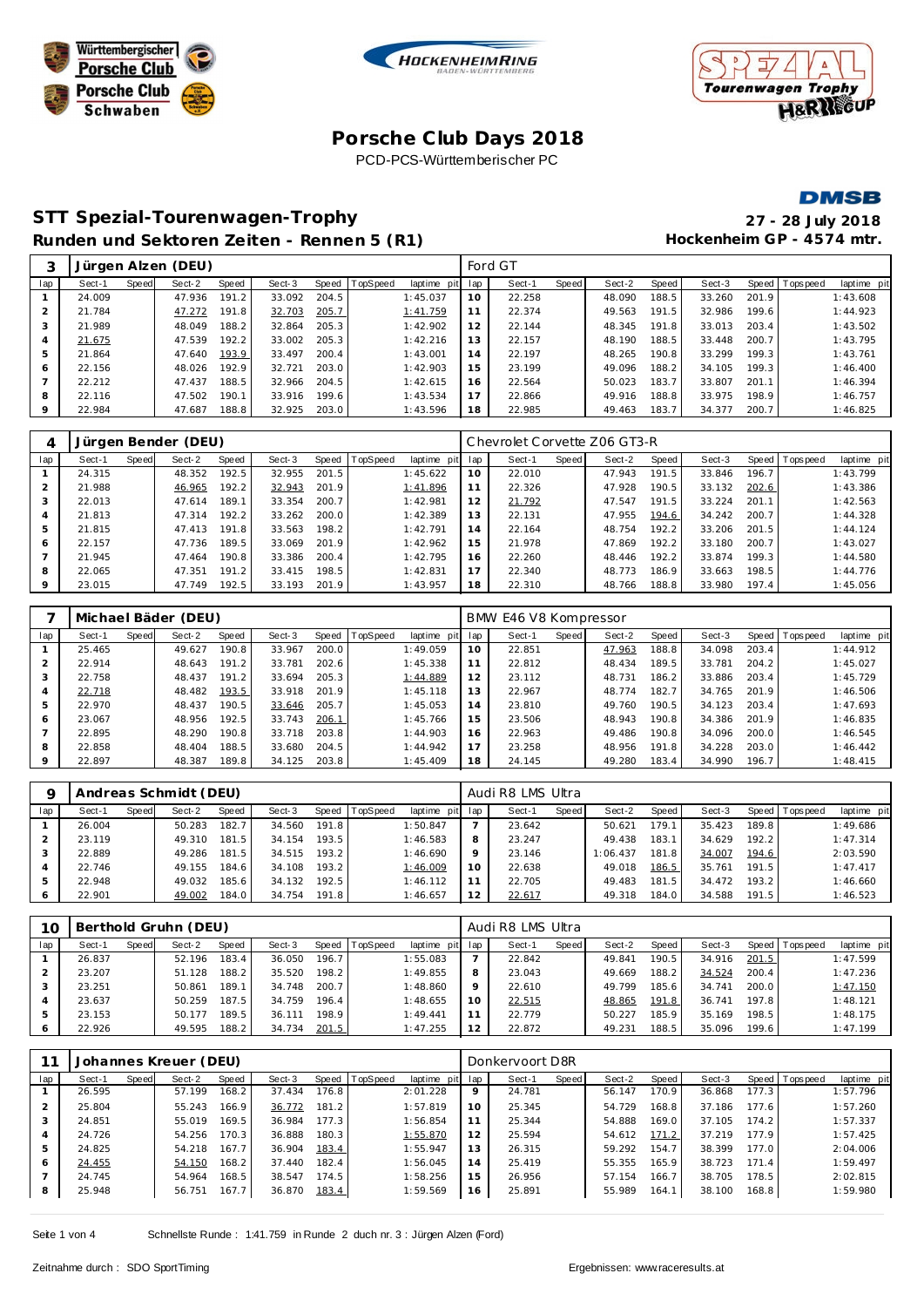





## **Porsche C lub Days 2018** PCD-PCS-Württemberischer PC

**DMSB** 

# **STT Spezial-Tourenwagen-Trophy 27 - 28 July 2018** Runden und Sektoren Zeiten - Rennen 5 (R1) **Hockenheim GP** - 4574 mtr.

| 14  |        |       | Jörg Lorenz (DEU) |       |        |       |          |          |         | Porsche dp 935 |       |        |       |        |       |                |             |
|-----|--------|-------|-------------------|-------|--------|-------|----------|----------|---------|----------------|-------|--------|-------|--------|-------|----------------|-------------|
| lap | Sect-1 | Speed | Sect-2            | Speed | Sect-3 | Speed | TopSpeed | laptime  | pit lap | Sect-1         | Speed | Sect-2 | Speed | Sect-3 |       | Speed Topspeed | laptime pit |
|     | 26.518 |       | 53.607            | 175.3 | 36.319 | 184.0 |          | 1:56.444 | 10      | 24.696         |       | 51.909 | 175.9 | 36.112 | 178.5 |                | 1:52.717    |
|     | 24.719 |       | 53.462            | 168.5 | 36.123 | 185.2 |          | 1:54.304 | 11      | 25.220         |       | 52.260 | 174.2 | 37.131 | 186.9 |                | 1:54.611    |
|     | 24.384 |       | 53.381            | 176.5 | 35.713 | 184.9 |          | 1:53.478 | 12      | 24.475         |       | 52.147 | 175.6 | 36.131 | 185.6 |                | 1:52.753    |
| 4   | 24.247 |       | 52.756            | 176.8 | 35.469 | 187.8 |          | 1:52.472 | 13      | 24.685         |       | 55.816 | 172.5 | 36.418 | 181.5 |                | 1:56.919    |
| 5   | 24.074 |       | 52.141            | 176.5 | 35.798 | 184.6 |          | 1:52.013 | 14      | 25.070         |       | 53.081 | 175.6 | 35.895 | 187.8 |                | 1:54.046    |
| 6   | 24.347 |       | 52.244            | 175.6 | 37.474 | 182.1 |          | 1:54.065 | 15      | 24.334         |       | 52.110 | 174.2 | 36.017 | 185.9 |                | 1:52.461    |
|     | 24.068 |       | 52.938            | 175.3 | 36.007 | 184.0 |          | 1:53.013 | 16      | 24.738         |       | 52.101 | 169.8 | 36.609 | 182.7 |                | 1:53.448    |
| 8   | 24.423 |       | 51.935            | 176.5 | 35.340 | 184.3 |          | 1:51.698 | 17      | 25.422         |       | 51.614 | 169.8 | 37.446 | 140.3 |                | 1:54.482    |
| 9   | 23.892 |       | 52.271            | 177.6 | 36.109 | 183.1 |          | 1:52.272 | 18      |                |       |        |       |        |       |                |             |

| 16  |        |              | Oliver Mayer (DEU) |       |        |       |                |                 | Ferrari 488 Challenge |       |        |       |        |       |                 |             |
|-----|--------|--------------|--------------------|-------|--------|-------|----------------|-----------------|-----------------------|-------|--------|-------|--------|-------|-----------------|-------------|
| lap | Sect-1 | <b>Speed</b> | Sect-2             | Speed | Sect-3 |       | Speed TopSpeed | laptime pit lap | Sect-1                | Speed | Sect-2 | Speed | Sect-3 |       | Speed Tops peed | laptime pit |
|     | 25.146 |              | 50.361             | 191.2 | 34.623 | 201.9 |                | 1:50.130        | 23.376                |       | 48.926 | 191.8 | 34.193 | 200.4 |                 | 1:46.495    |
|     | 22.695 |              | 48.529             | 192.5 | 34.228 | 201.9 |                | 1:45.452        | 22.565                |       | 48.583 | 190.8 | 33.934 | 202.6 |                 | 1:45.082    |
|     | 22.554 |              | 48.588             | 192.2 | 33.920 | 202.2 |                | 1:45.062        | 22.478                |       | 49.569 | 192.2 | 33.990 | 201.9 |                 | 1:46.037    |
|     | 22.741 |              | 48.585             | 192.5 | 34.125 | 201.9 |                | 1:45.451        | 22.447                |       | 48.116 | 192.2 |        |       |                 | 1:52.873    |

| 20             |        |       | Mario Hirsch (DEU) |       |        |       |                |                 |    | Mercedes GT |       |        |       |        |       |                |             |
|----------------|--------|-------|--------------------|-------|--------|-------|----------------|-----------------|----|-------------|-------|--------|-------|--------|-------|----------------|-------------|
| lap            | Sect-1 | Speed | Sect-2             | Speed | Sect-3 |       | Speed TopSpeed | laptime pit lap |    | Sect-1      | Speed | Sect-2 | Speed | Sect-3 |       | Speed Topspeed | laptime pit |
|                | 23.813 |       | 49.993             | 189.1 | 33.175 | 198.5 |                | 1:46.981        | 10 | 22.127      |       | 47.869 | 192.2 | 33.043 | 199.6 |                | 1:43.039    |
| 2              | 22.526 |       | 47.889             | 192.5 | 32.976 | 200.7 |                | 1:43.391        | 11 | 22.204      |       | 49.478 | 191.2 | 33.359 | 200.4 |                | 1:45.041    |
| 3              | 22.245 |       | 47.965             | 188.8 | 32.869 | 200.4 |                | 1:43.079        | 12 | 22.068      |       | 48.380 | 191.2 | 33.708 | 199.6 |                | 1:44.156    |
| $\overline{4}$ | 22.177 |       | 47.965             | 191.2 | 34.550 | 194.6 |                | 1:44.692        | 13 | 22.102      |       | 49.423 | 191.5 | 33.426 | 200.4 |                | 1:44.951    |
| 5              | 22.258 |       | 48.297             | 192.9 | 32.864 | 199.3 |                | 1:43.419        | 14 | 23.692      |       | 50.029 | 190.1 | 33.536 | 198.5 |                | 1:47.257    |
| 6              | 22.661 |       | 49.121             | 184.3 | 32.999 | 200.4 |                | 1:44.781        | 15 | 22.381      |       | 49.262 | 190.5 | 33.595 | 197.4 |                | 1:45.238    |
|                | 22.136 |       | 47.878             | 190.5 | 32.905 | 200.4 |                | 1:42.919        | 16 | 22.432      |       | 48.948 | 190.1 | 33.899 | 197.4 |                | 1:45.279    |
| 8              | 22.304 |       | 47.979             | 190.1 | 32.916 | 199.3 |                | 1:43.199        | 17 | 23.185      |       | 49.081 | 191.2 | 34.814 | 199.3 |                | 1:47.080    |
| $\mathsf Q$    | 22.252 |       | 48.478             | 191.2 | 33.077 | 199.3 |                | 1:43.807        | 18 | 22.783      |       | 48.846 | 189.1 | 34.173 | 193.9 |                | 1:45.802    |

| 21            |        |       | Forsten Klimmer (DEU) |       |        |       |                |             |     | Porsche 991 GT3 Cup |       |        |       |        |       |                |             |
|---------------|--------|-------|-----------------------|-------|--------|-------|----------------|-------------|-----|---------------------|-------|--------|-------|--------|-------|----------------|-------------|
| lap           | Sect-1 | Speed | Sect-2                | Speed | Sect-3 |       | Speed TopSpeed | laptime pit | lap | Sect-1              | Speed | Sect-2 | Speed | Sect-3 |       | Speed Topspeed | laptime pit |
|               | 27.679 |       | 54.111                | 175.3 | 36.458 | 186.2 |                | 1:58.248    | 10  | 24.210              |       | 51.733 | 172.5 | 38.059 | 186.5 |                | 1:54.002    |
| $\mathcal{P}$ | 24.937 |       | 52.801                | 175.0 | 36.413 | 184.9 |                | 1:54.151    | 11  | 23.977              |       | 53.034 | 178.2 | 36.378 | 186.2 |                | 1:53.389    |
| 3             | 24.119 |       | 51.890                | 177.3 | 36.091 | 185.9 |                | 1:52.100    | 12  | 24.399              |       | 51.783 | 177.0 | 36.300 | 185.2 |                | 1:52.482    |
| 4             | 24.112 |       | 51.601                | 176.5 | 36.057 | 185.6 |                | 1:51.770    | 13  | 24.310              |       | 56.039 | 172.5 | 37.164 | 184.3 |                | 1:57.513    |
| 5             | 23.927 |       | 51.689                | 177.3 | 36.030 | 185.6 |                | 1:51.646    | 14  | 24.113              |       | 53.313 | 175.6 | 36.384 | 185.2 |                | 1:53.810    |
| 6             | 23.996 |       | 51.988                | 172.2 | 38.445 | 182.4 |                | 1:54.429    | 15  | 23.927              |       | 53.081 | 173.6 | 36.359 | 185.2 |                | 1:53.367    |
|               | 24.364 |       | 51.719                | 177.3 | 36.434 | 185.6 |                | 1:52.517    | 16  | 24.071              |       | 51.873 | 177.0 | 37.086 | 183.1 |                | 1:53.030    |
| 8             | 24.118 |       | 51.732                | 176.8 | 36.053 | 184.9 |                | 1:51.903    | 17  | 24.453              |       | 51.730 | 175.3 | 36.745 | 184.3 |                | 1:52.928    |
| 9             | 23.938 |       | 52.218                | 174.5 | 36.884 | 185.2 |                | 1:53.040    | 18  |                     |       |        |       |        |       |                |             |

| 23  |        |       | Michael Joos (DEU) |       |        |       |                |             |     | Porsche 991 GT3 Cup |       |        |       |        |       |                 |             |
|-----|--------|-------|--------------------|-------|--------|-------|----------------|-------------|-----|---------------------|-------|--------|-------|--------|-------|-----------------|-------------|
| lap | Sect-1 | Speed | Sect-2             | Speed | Sect-3 |       | Speed TopSpeed | laptime pit | lap | Sect-1              | Speed | Sect-2 | Speed | Sect-3 |       | Speed Tops peed | laptime pit |
|     | 24.708 |       | 49.260             | 184.9 | 34.031 | 195.7 |                | 1:47.999    | 10  | 22.596              |       | 48.631 | 184.6 | 34.359 | 194.2 |                 | 1:45.586    |
|     | 22.384 |       | 49.085             | 185.6 | 33.881 | 195.7 |                | 1:45.350    | 11  | 22.933              |       | 49.092 | 180.3 | 34.396 | 195.3 |                 | 1:46.421    |
|     | 23.526 |       | 49.438             | 183.1 | 34.070 | 194.9 |                | 1:47.034    | 12  | 24.581              |       | 49.271 | 184.0 | 34.204 | 194.9 |                 | 1:48.056    |
| 4   | 22.594 |       | 48.886             | 184.3 | 33.925 | 194.9 |                | 1:45.405    | 13  | 22.776              |       | 49.290 | 183.4 | 34.422 | 194.6 |                 | 1:46.488    |
| 5   | 22.985 |       | 49.126             | 183.4 | 34.144 | 194.9 |                | 1:46.255    | 14  | 22.720              |       | 53.204 | 182.1 | 34.295 | 192.9 |                 | 1:50.219    |
| 6   | 23.233 |       | 49.621             | 180.9 | 34.382 | 196.0 |                | 1:47.236    | 15  | 23.987              |       | 49.861 | 179.4 | 34.543 | 196.4 |                 | 1:48.391    |
|     | 22.920 |       | 49.097             | 181.2 | 34.032 | 196.0 |                | 1:46.049    | 16  | 22.813              |       | 49.515 | 184.3 | 34.451 | 195.7 |                 | 1:46.779    |
| 8   | 22.964 |       | 48.743             | 182.4 | 33.900 | 196.0 |                | 1:45.607    | 17  | 23.234              |       | 48.855 | 181.8 | 34.780 | 194.9 |                 | 1:46.869    |
| 9   | 22.497 |       | 48.708             | 183.7 | 34.040 | 195.7 |                | 1:45.245    | 18  | 22.791              |       | 49.689 | 181.8 | 34.453 | 196.7 |                 | 1:46.933    |

| 24  | Klaus Horn (DEU) |       |        |       |        |       |                |                 |                | Porsche 997 GT3 |       |        |       |        |       |                   |             |
|-----|------------------|-------|--------|-------|--------|-------|----------------|-----------------|----------------|-----------------|-------|--------|-------|--------|-------|-------------------|-------------|
| lap | Sect-1           | Speed | Sect-2 | Speed | Sect-3 |       | Speed TopSpeed | laptime pit lap |                | Sect-1          | Speed | Sect-2 | Speed | Sect-3 |       | Speed   Tops peed | laptime pit |
|     | 26.556           |       | 52.128 | 178.8 | 35.943 | 189.1 |                | 1:54.627        | 10             | 23.225          |       | 50.264 | 180.6 | 35.330 | 188.2 |                   | 1:48.819    |
|     | 23.734           |       | 50.562 | 180.6 | 35.288 | 190.1 |                | 1:49.584        |                | 23.639          |       | 52.444 | 179.1 | 36.188 | 189.1 |                   | 1:52.271    |
|     | 23.547           |       | 50.476 | 182.1 | 35.040 | 190.8 |                | 1:49.063        | 12             | 23.523          |       | 50.711 | 177.6 | 35.877 | 187.2 |                   | 1:50.111    |
|     | 24.513           |       | 51.373 | 178.8 | 35.406 | 190.1 |                | 1:51.292        | 1.3            | 23.672          |       | 51.738 | 180.0 | 36.139 | 183.7 |                   | 1:51.549    |
|     | 23.741           |       | 50.273 | 181.5 | 35.702 | 189.8 |                | 1:49.716        | $\overline{4}$ | 24.510          |       | 51.488 | 180.6 | 35.718 | 190.5 |                   | 1:51.716    |
|     | 23.302           |       | 50.249 | 180.9 | 35.214 | 190.1 |                | 1:48.765        | 15             | 24.254          |       | 52.064 | 179.7 | 35.736 | 187.2 |                   | 1:52.054    |

Seite 2 von 4 Schnellste Runde : 1:41.759 in Runde 2 duch nr. 3 : Jürgen Alzen (Ford)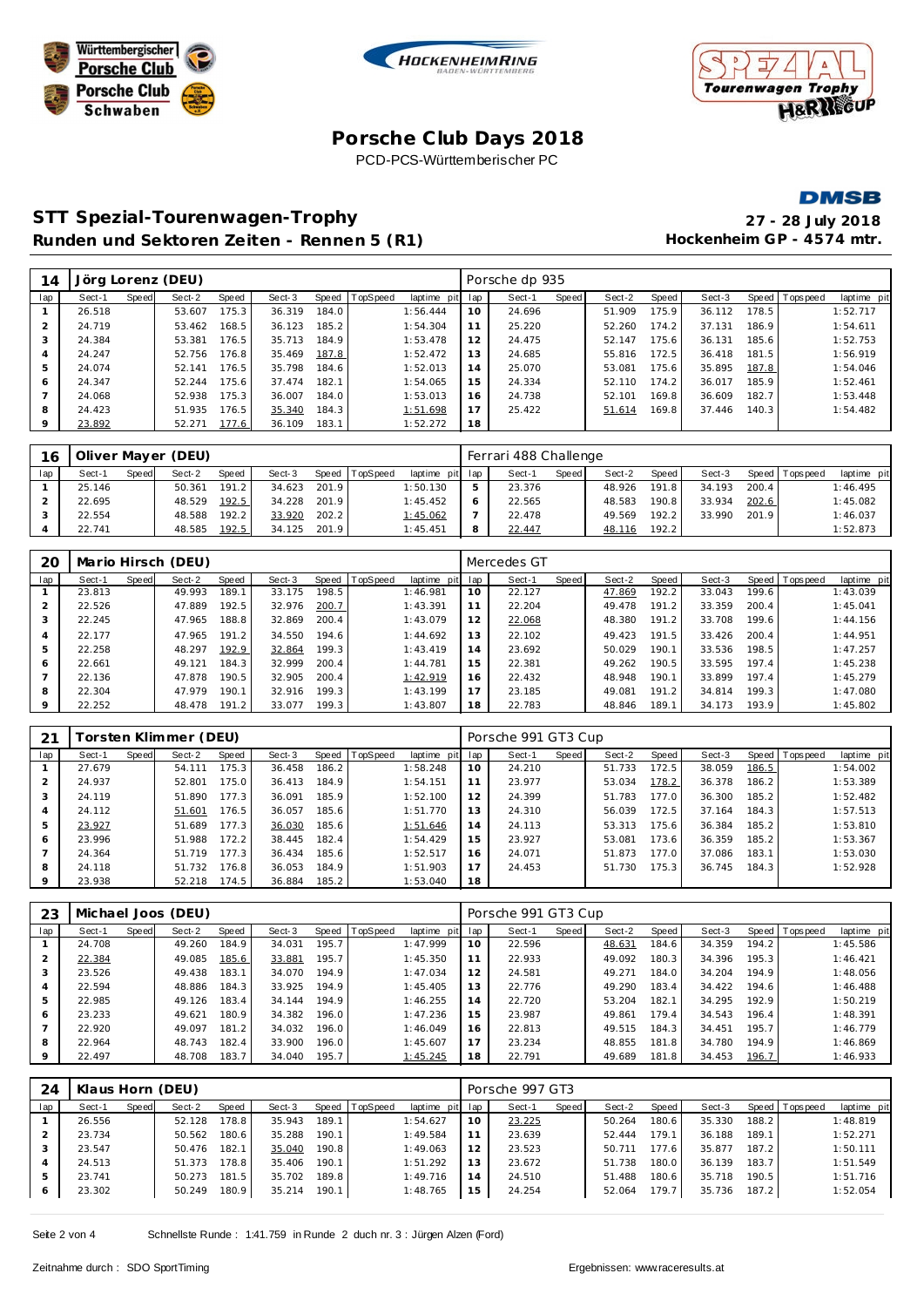





# **Porsche C lub Days 2018** PCD-PCS-Württemberischer PC

#### **DMSB**

# **STT Spezial-Tourenwagen-Trophy 27 - 28 July 2018**

**Runden und Sektoren Zeiten - Rennen 5 (R1)** 

| $\rightarrow$ | 23.257 | 49.874 183.4 35.294 191.8 | $1:48.425$ 16 23.796     |              | 52.514 179.1 36.321 187.5 | 1:52.631 |
|---------------|--------|---------------------------|--------------------------|--------------|---------------------------|----------|
| -8            | 23.755 | 49.941 182.7 35.194 190.8 | $1:48.890$   17   24.270 | 53.046 180.3 | 36.025 186.5              | 1:53.341 |
| 9             | 23.629 | 50.707 180.0 35.200 190.1 | $1:49.536$   18          |              |                           |          |

| $4^{\prime}$ | Reiner Lutz (DEU)<br>Speed TopSpeed<br>Sect-3<br>Sect-2<br>Speed<br>Sect-1<br><b>Speed</b><br>175.6<br>182.4<br>36.900<br>54.209<br>27.448 |  |        |       |        |       |  |                 | Porsche Cayman |              |        |       |        |       |                |             |
|--------------|--------------------------------------------------------------------------------------------------------------------------------------------|--|--------|-------|--------|-------|--|-----------------|----------------|--------------|--------|-------|--------|-------|----------------|-------------|
| lap          |                                                                                                                                            |  |        |       |        |       |  | laptime pit lap | Sect-1         | <b>Speed</b> | Sect-2 | Speed | Sect-3 |       | Speed Topspeed | laptime pit |
|              |                                                                                                                                            |  |        |       |        |       |  | 1:58.557        | 24.228         |              | 52.504 | 179.1 | 36.530 | 180.9 |                | 1:53.262    |
|              | 25.116                                                                                                                                     |  | 53.513 | 175.9 | 37.646 | 183.7 |  | 1:56.275        | 24.100         |              | 52.211 | 176.8 | 36.986 | 170.3 |                | 1:53.297    |
|              | 25.241                                                                                                                                     |  | 54.754 | 178.2 | 36.628 | 179.4 |  | 1:56.623        | 26.943         |              | 56.182 | 170.1 |        |       |                | 2:06.732    |

| 42             |        |       | Jorma Vanhanen (FIN) |       |        |       |          |             |     | Porsche 997 GT3 WRS |       |        |         |        |       |                |             |
|----------------|--------|-------|----------------------|-------|--------|-------|----------|-------------|-----|---------------------|-------|--------|---------|--------|-------|----------------|-------------|
| lap            | Sect-1 | Speed | Sect-2               | Speed | Sect-3 | Speed | TopSpeed | laptime pit | lap | Sect-1              | Speed | Sect-2 | Speed ' | Sect-3 |       | Speed Topspeed | laptime pit |
|                | 26.599 |       | 50.853               | 179.1 | 34.847 | 189.8 |          | 1:52.299    | 10  | 23.442              |       | 49.784 | 180.3   | 36.242 | 187.8 |                | 1:49.468    |
| 2              | 23.328 |       | 50.135               | 178.8 | 34.547 | 190.8 |          | 1:48.010    |     | 23.813              |       | 49.812 | 179.7   | 36.437 | 187.8 |                | 1:50.062    |
| 3              | 23.101 |       | 49.521               | 179.4 | 34.536 | 192.9 |          | 1:47.158    | 12  | 23.195              |       | 50.040 | 180.9   | 36.055 | 189.5 |                | 1:49.290    |
| $\overline{4}$ | 23.185 |       | 49.384               | 178.8 | 34.640 | 192.2 |          | 1:47.209    | 13  | 23.532              |       | 54.842 | 180.9   | 35.297 | 192.5 |                | 1:53.671    |
| 5              | 23.129 |       | 50.640               | 179.1 | 35.717 | 192.2 |          | 1:49.486    | 14  | 23.474              |       | 54.001 | 174.2   | 35.627 | 189.5 |                | 1:53.102    |
| 6              | 23.353 |       | 49.828               | 177.9 | 35.122 | 191.5 |          | 1:48.303    | 15  | 23.390              |       | 50.571 | 178.8   | 35.533 | 189.1 |                | 1:49.494    |
|                | 23.066 |       | 49.999               | 181.2 | 35.071 | 193.5 |          | 1:48.136    | 16  | 23.252              |       | 50.544 | 175.6   | 35.604 | 189.5 |                | 1:49.400    |
| 8              | 23.203 |       | 49.691               | 182.1 | 34.723 | 192.9 |          | 1:47.617    | 17  | 24.125              |       | 50.484 | 174.5   | 36.113 | 187.5 |                | 1:50.722    |
| 9              | 23.448 |       | 49.863               | 176.8 | 35.030 | 191.5 |          | 1:48.341    | 18  | 23.723              |       | 50.502 | 177.9   | 35.913 | 190.5 |                | 1:50.138    |

| 73  | Henk Thuis (NLD) |       |        |       |        |       |                |                 |    | Pumaxs RT |         |          |         |        |       |                 |             |
|-----|------------------|-------|--------|-------|--------|-------|----------------|-----------------|----|-----------|---------|----------|---------|--------|-------|-----------------|-------------|
| lap | Sect-1           | Speed | Sect-2 | Speed | Sect-3 |       | Speed TopSpeed | laptime pit lap |    | Sect-1    | Speed I | Sect-2   | Speed I | Sect-3 |       | Speed Tops peed | laptime pit |
|     | 25.431           |       | 49.127 | 192.9 | 34.006 | 203.0 |                | 1:48.564        | b. | 24.159    |         | 48.647   | 193.5   | 33.609 | 203.0 |                 | 1:46.415    |
|     | 22.695           |       | 48.989 | 189.8 | 33.734 | 202.2 |                | 1:45.418        |    | 22.681    |         | 48.276   | 191.8   | 33.810 | 206.5 |                 | 1:44.767    |
|     | 22.690           |       | 47.972 | 193.9 | 33.173 | 205.7 |                | 1:43.835        |    | 22.625    |         | 1:00.878 | 129.7   |        |       |                 | 2:09.349    |
|     | 22.358           |       | 47.418 | 195.3 | 33.291 | 201.9 |                | 1:43.067        | 8  |           |         |          |         |        |       |                 |             |

| 102 | Ralf Glatzel (DEU)<br>Speed TopSpeed<br>Sect-2<br>Speed<br>Sect-3<br>Sect-1<br>Speed<br>29.304<br>151.0<br>40.763<br>156.7<br>59.617<br>149.4<br>155.4<br>27.511<br>59.955<br>39.543 |  |          |       |        |       |  |             |     | Ford Fiesta ST |       |          |       |        |       |                 |             |
|-----|--------------------------------------------------------------------------------------------------------------------------------------------------------------------------------------|--|----------|-------|--------|-------|--|-------------|-----|----------------|-------|----------|-------|--------|-------|-----------------|-------------|
| lap |                                                                                                                                                                                      |  |          |       |        |       |  | laptime pit | lap | Sect-1         | Speed | Sect-2   | Speed | Sect-3 |       | Speed Tops peed | laptime pit |
|     |                                                                                                                                                                                      |  |          |       |        |       |  | 2:09.684    | 9   | 28.172         |       | 1:00.957 | 150.6 | 39.162 | 156.3 |                 | 2:08.291    |
|     |                                                                                                                                                                                      |  |          |       |        |       |  | 2:07.009    | 10  | 26.934         |       | 59.768   | 150.8 | 39.434 | 156.1 |                 | 2:06.136    |
| 3   | 27.047                                                                                                                                                                               |  | 1:00.266 | 148.4 | 39.817 | 155.4 |  | 2:07.130    | 11  | 27.088         |       | 1:00.519 | 147.3 | 40.955 | 155.8 |                 | 2:08.562    |
| 4   | 27.177                                                                                                                                                                               |  | 1:00.341 | 149.0 | 39.697 | 151.0 |  | 2:07.215    | 12  | 27.373         |       | 1:01.359 | 148.4 | 40.425 | 153.4 |                 | 2:09.157    |
| 5   | 27.422                                                                                                                                                                               |  | 1:01.213 | 149.2 | 40.260 | 153.2 |  | 2:08.895    | 13  | 27.216         |       | 1:00.727 | 145.6 | 39.532 | 154.9 |                 | 2:07.475    |
| 6   | 27.174                                                                                                                                                                               |  | 1:00.522 | 150.0 | 39.614 | 155.6 |  | 2:07.310    | 14  | 28.159         |       | 1:00.317 | 149.6 | 39.738 | 154.9 |                 | 2:08.214    |
|     | 27.525                                                                                                                                                                               |  | 1:00.336 | 148.6 | 39.900 | 155.2 |  | 2:07.761    | 15  | 27.333         |       | 1:00.287 | 148.6 | 39.832 | 151.7 |                 | 2:07.452    |
| 8   | 27.121                                                                                                                                                                               |  | 59.790   | 149.2 | 40.610 | 155.4 |  | 2:07.521    | 16  |                |       |          |       |        |       |                 |             |

| 104            | Eric van den Munckhof (NLD)<br>Speed   TopSpeed<br>Sect-3<br>Speed<br>Sect-2<br>Speed<br>Sect-1<br>170.6<br>26.392<br>182.4<br>53.926<br>36.067<br>35.798<br>23.995<br>172.5<br>183.1<br>52.006<br>23.970<br>35.793<br>182.4<br>173.4<br>51.810<br>172.8<br>23.935<br>35.987<br>181.8<br>52.163<br>24.421<br>172.8<br>183.7<br>52.498<br>35.900 |  |        |       |        |       |  |                 |    | BMW Z4 Coupe |       |        |       |        |       |                |             |
|----------------|-------------------------------------------------------------------------------------------------------------------------------------------------------------------------------------------------------------------------------------------------------------------------------------------------------------------------------------------------|--|--------|-------|--------|-------|--|-----------------|----|--------------|-------|--------|-------|--------|-------|----------------|-------------|
| lap            |                                                                                                                                                                                                                                                                                                                                                 |  |        |       |        |       |  | laptime pit lap |    | Sect-1       | Speed | Sect-2 | Speed | Sect-3 |       | Speed Topspeed | laptime pit |
|                |                                                                                                                                                                                                                                                                                                                                                 |  |        |       |        |       |  | 1:56.385        | 10 | 24.105       |       | 51.907 | 174.5 | 35.900 | 183.4 |                | 1:51.912    |
| $\mathcal{P}$  |                                                                                                                                                                                                                                                                                                                                                 |  |        |       |        |       |  | 1:51.799        | 11 | 24.156       |       | 53.210 | 173.1 | 36.419 | 182.7 |                | 1:53.785    |
| 3              |                                                                                                                                                                                                                                                                                                                                                 |  |        |       |        |       |  | 1:51.573        | 12 | 24.320       |       | 53.991 | 172.2 | 36.191 | 184.3 |                | 1:54.502    |
| $\overline{4}$ |                                                                                                                                                                                                                                                                                                                                                 |  |        |       |        |       |  | 1:52.085        | 13 | 24.354       |       | 53.263 | 172.0 | 35.916 | 183.1 |                | 1:53.533    |
| 5              |                                                                                                                                                                                                                                                                                                                                                 |  |        |       |        |       |  | 1:52.819        | 14 | 24.167       |       | 52.493 | 173.1 | 35.952 | 182.1 |                | 1:52.612    |
| 6              | 24.107                                                                                                                                                                                                                                                                                                                                          |  | 53.843 | 172.0 | 36.146 | 182.4 |  | 1:54.096        | 15 | 24.194       |       | 53.273 | 172.8 | 36.228 | 181.8 |                | 1:53.695    |
|                | 24.091                                                                                                                                                                                                                                                                                                                                          |  | 52.356 | 173.1 | 35.508 | 182.7 |  | 1:51.955        | 16 | 24.300       |       | 52.574 | 172.2 | 36.471 | 180.6 |                | 1:53.345    |
| 8              | 24.020                                                                                                                                                                                                                                                                                                                                          |  | 52.326 | 173.6 | 35.728 | 183.1 |  | 1:52.074        | 17 | 24.268       |       | 53.235 | 169.8 | 37.207 | 172.5 |                | 1:54.710    |
| $\circ$        | 24.301                                                                                                                                                                                                                                                                                                                                          |  | 52.215 | 172.8 | 35.822 | 182.4 |  | 1:52.338        | 18 |              |       |        |       |        |       |                |             |

| 106 |        |                                                                                                                                                                                                                                                                |          |       |        |       |  |          |    | Ford Fiesta ST |       |          |       |        |       |                |             |
|-----|--------|----------------------------------------------------------------------------------------------------------------------------------------------------------------------------------------------------------------------------------------------------------------|----------|-------|--------|-------|--|----------|----|----------------|-------|----------|-------|--------|-------|----------------|-------------|
| lap | Sect-1 | Wodan Munding (DEU)<br>Speed TopSpeed<br>laptime pit lap<br>Sect-2<br>Sect-3<br>Speed<br>Speed<br>1:00.459<br>146.3<br>154.1<br>40.953<br>39.973<br>155.4<br>146.5<br>1:00.242<br>145.7<br>155.6<br>39.651<br>1:00.147<br>145.9<br>40.696<br>154.1<br>1:00.294 |          |       |        |       |  |          |    | Sect-1         | Speed | Sect-2   | Speed | Sect-3 |       | Speed Topspeed | laptime pit |
|     | 28.239 |                                                                                                                                                                                                                                                                |          |       |        |       |  | 2:09.651 | 9  | 27.438         |       | 1:00.231 | 147.5 | 39.467 | 155.4 |                | 2:07.136    |
|     | 28.090 |                                                                                                                                                                                                                                                                |          |       |        |       |  | 2:08.305 | 10 | 27.150         |       | 1:01.012 | 147.7 | 40.735 | 151.0 |                | 2:08.897    |
| 3   | 27.277 |                                                                                                                                                                                                                                                                |          |       |        |       |  | 2:07.075 | 11 | 27.793         |       | 1:00.778 | 148.1 | 39.723 | 153.8 |                | 2:08.294    |
| 4   | 27.449 |                                                                                                                                                                                                                                                                |          |       |        |       |  | 2:08.439 | 12 | 28.298         |       | 1:01.368 | 149.0 | 39.743 | 153.8 |                | 2:09.409    |
| 5   | 27.420 |                                                                                                                                                                                                                                                                | 1:00.410 | 144.0 | 40.386 | 155.4 |  | 2:08.216 | 13 | 27.810         |       | 1:00.439 | 147.3 | 40.515 | 154.1 |                | 2:08.764    |
| 6   | 27.255 |                                                                                                                                                                                                                                                                | 1:00.173 | 147.5 | 40.299 | 151.3 |  | 2:07.727 | 14 | 27.493         |       | 1:00.161 | 147.7 | 39.856 | 154.1 |                | 2:07.510    |
|     | 27.320 |                                                                                                                                                                                                                                                                | 1:00.324 | 147.3 | 39.380 | 156.1 |  | 2:07.024 | 15 | 28.587         |       | 1:01.897 | 147.7 | 40.289 | 154.5 |                | 2:10.773    |
| 8   | 27.251 |                                                                                                                                                                                                                                                                | 1:01.553 | 142.1 | 39.395 | 155.4 |  | 2:08.199 | 16 |                |       |          |       |        |       |                |             |

Seite 3 von 4 Schnellste Runde : 1:41.759 in Runde 2 duch nr. 3 : Jürgen Alzen (Ford)